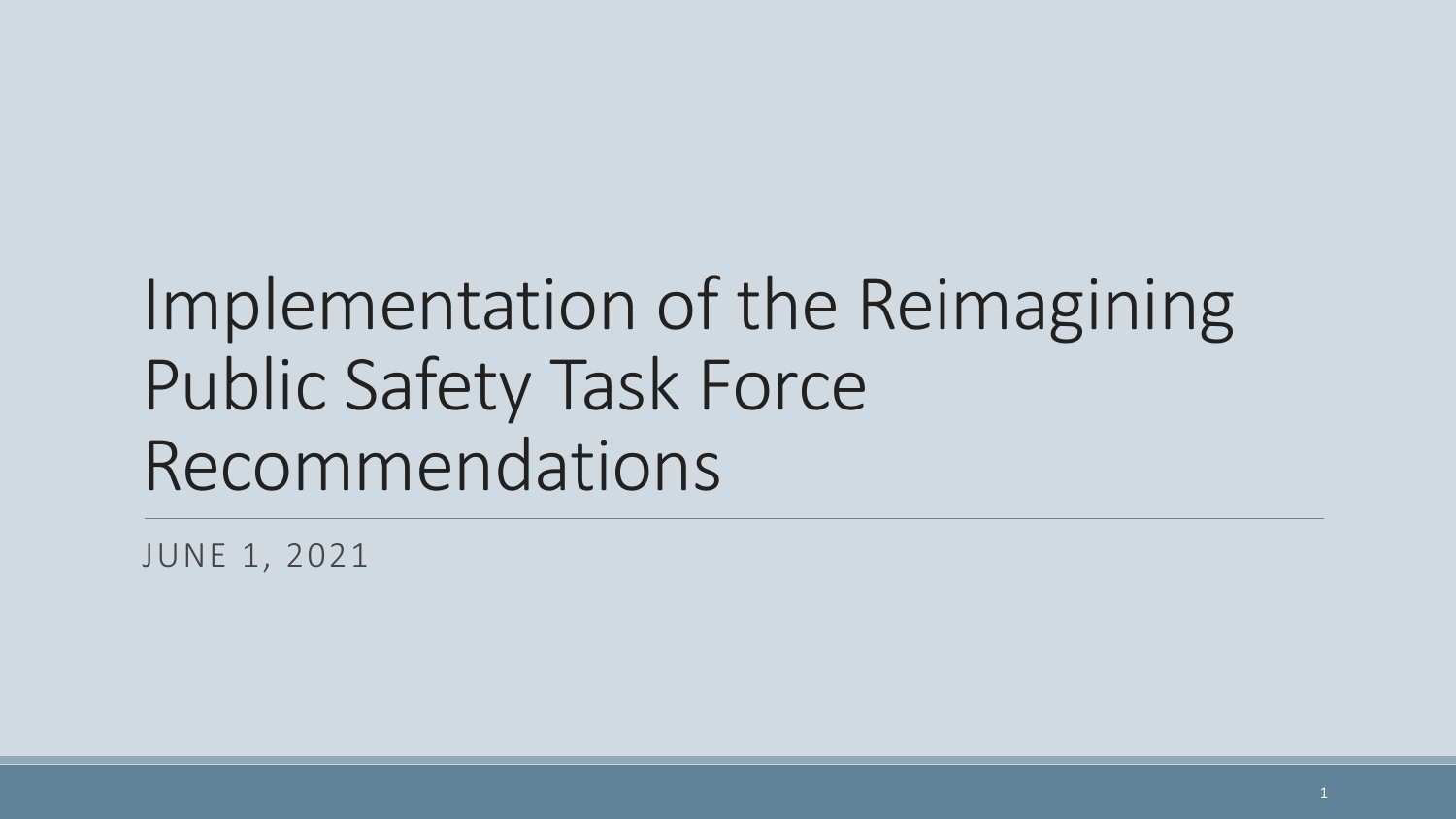### Background

- Reimagining Public Safety Task Force presented recommendations to City Council on May 10, 2021
- **\$10.3M** in recommendations
- Proposed funding by reducing the Police Dept. budget by \$10.3M
- City Council directed the City Manager to return with recommendations on how to implement the proposals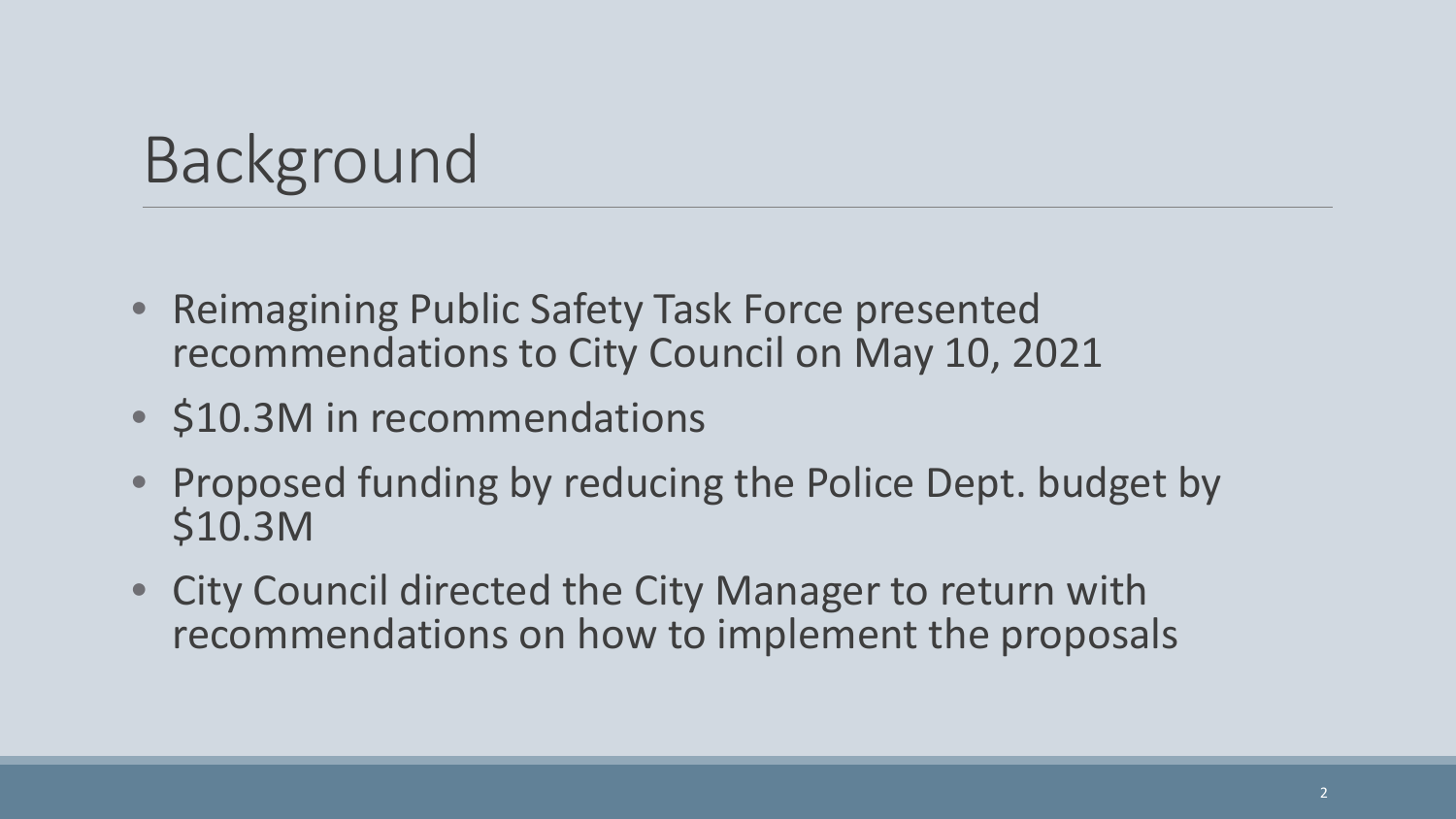#### Proposal Areas

- Expanding youth employment via YouthWORKS \$1.98M
- Expanding the Office of Neighborhood Safety \$2.5M
- Establishing a Community Crisis Response Team \$2.4M
- Funding Homeless and Unhoused Population Interventions \$3.4M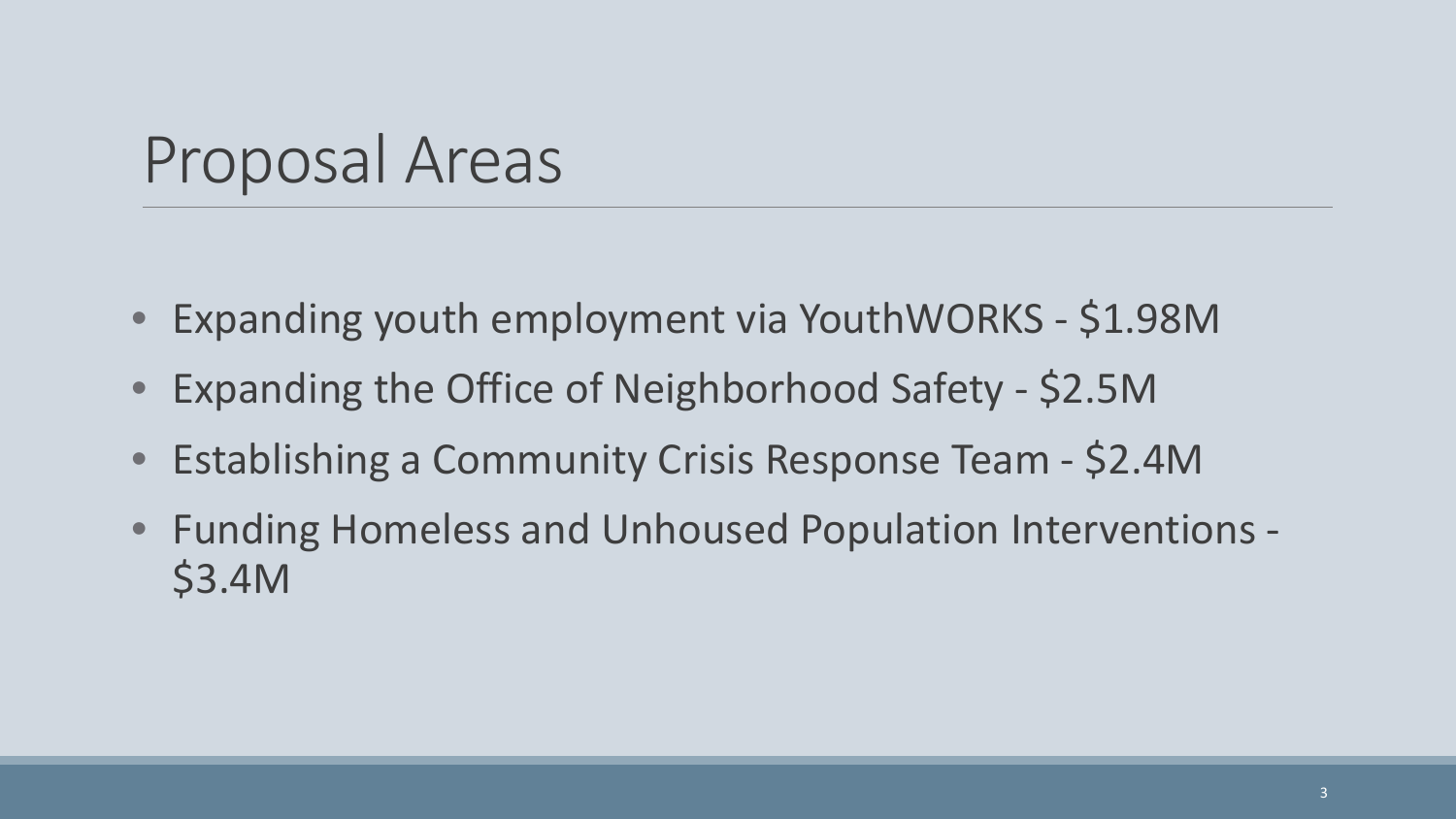### Staff Recommendations FY21-22 budget

- YouthWORKS: Increase funding by \$1.98M
- ONS: Increase funding by \$1.6M
- Community Crisis Response: Add \$1M placeholder while implementation plan work continues
- Homelessness and Unhoused Intervention: Fund expenditures totaling \$1M to address homeless and unhoused issues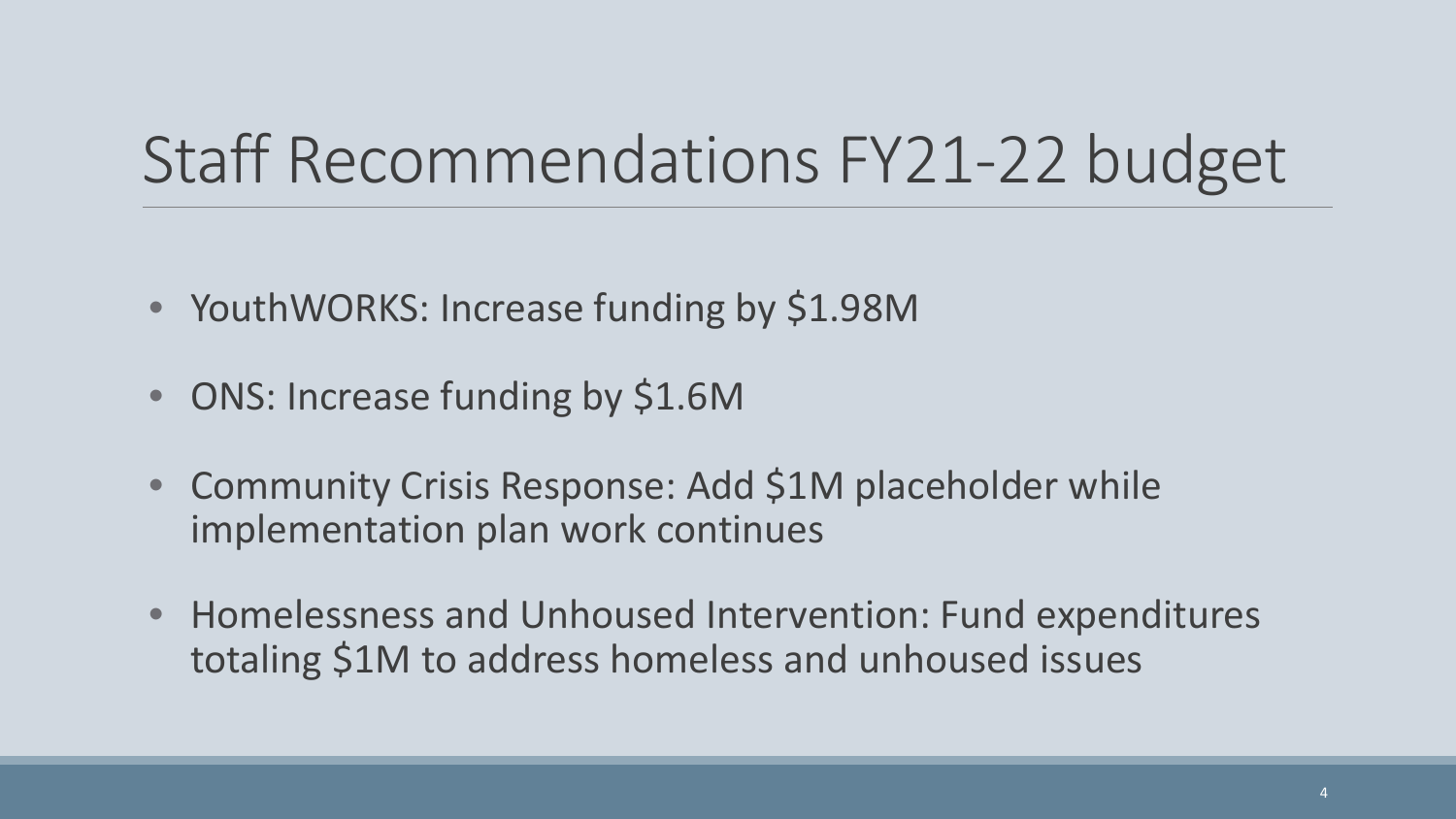#### **Background**

- The City's YouthWORKS program provides workforce development services to Richmond's young people, 16-24
- All participants are from Richmond households
- Households earn no more than 70% of locally adjusted federal poverty rate (\$29,200 for a family of four)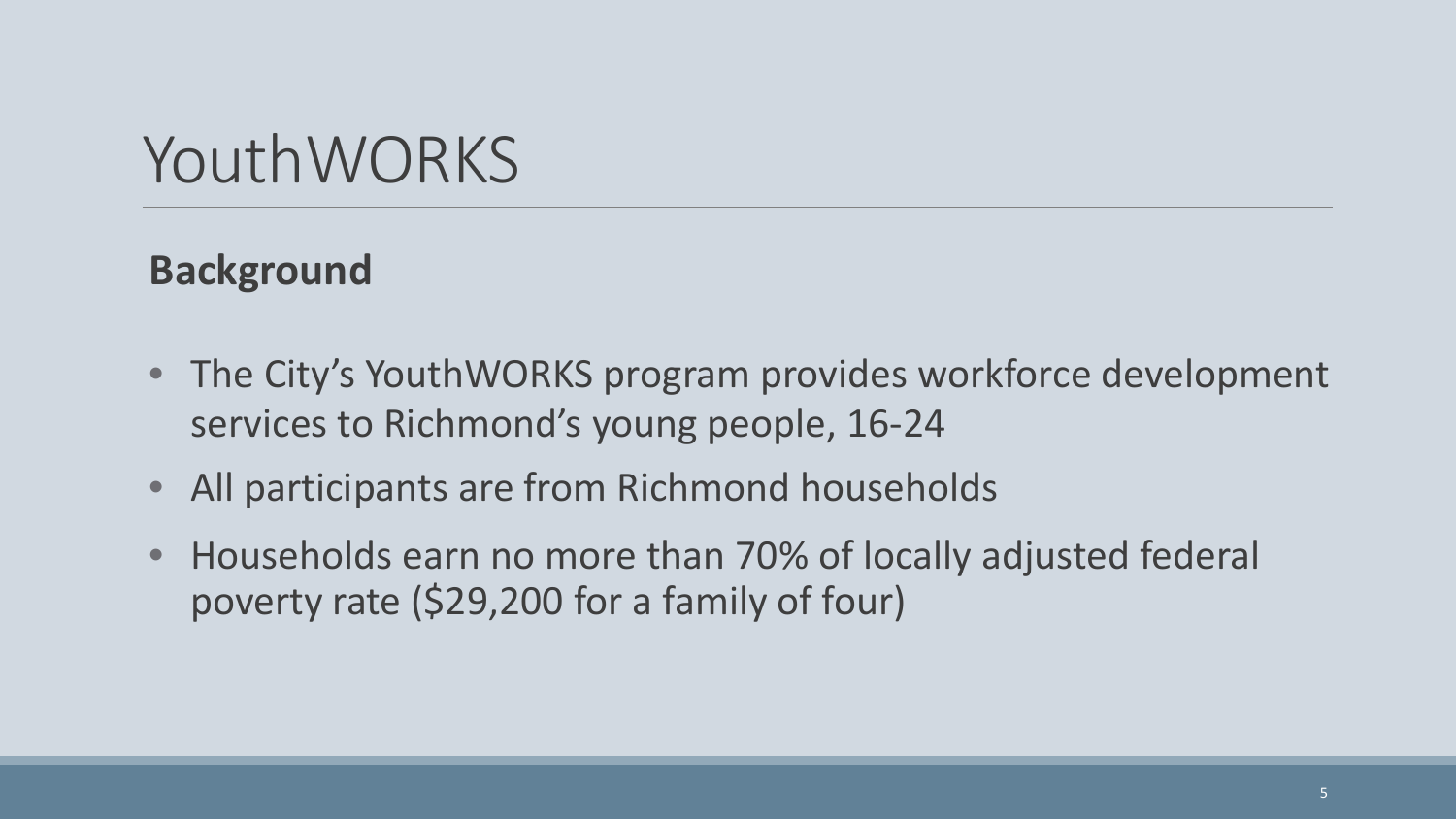#### **Benefits**

- Skills development
- Workforce training
- Interview development
- Financial literacy development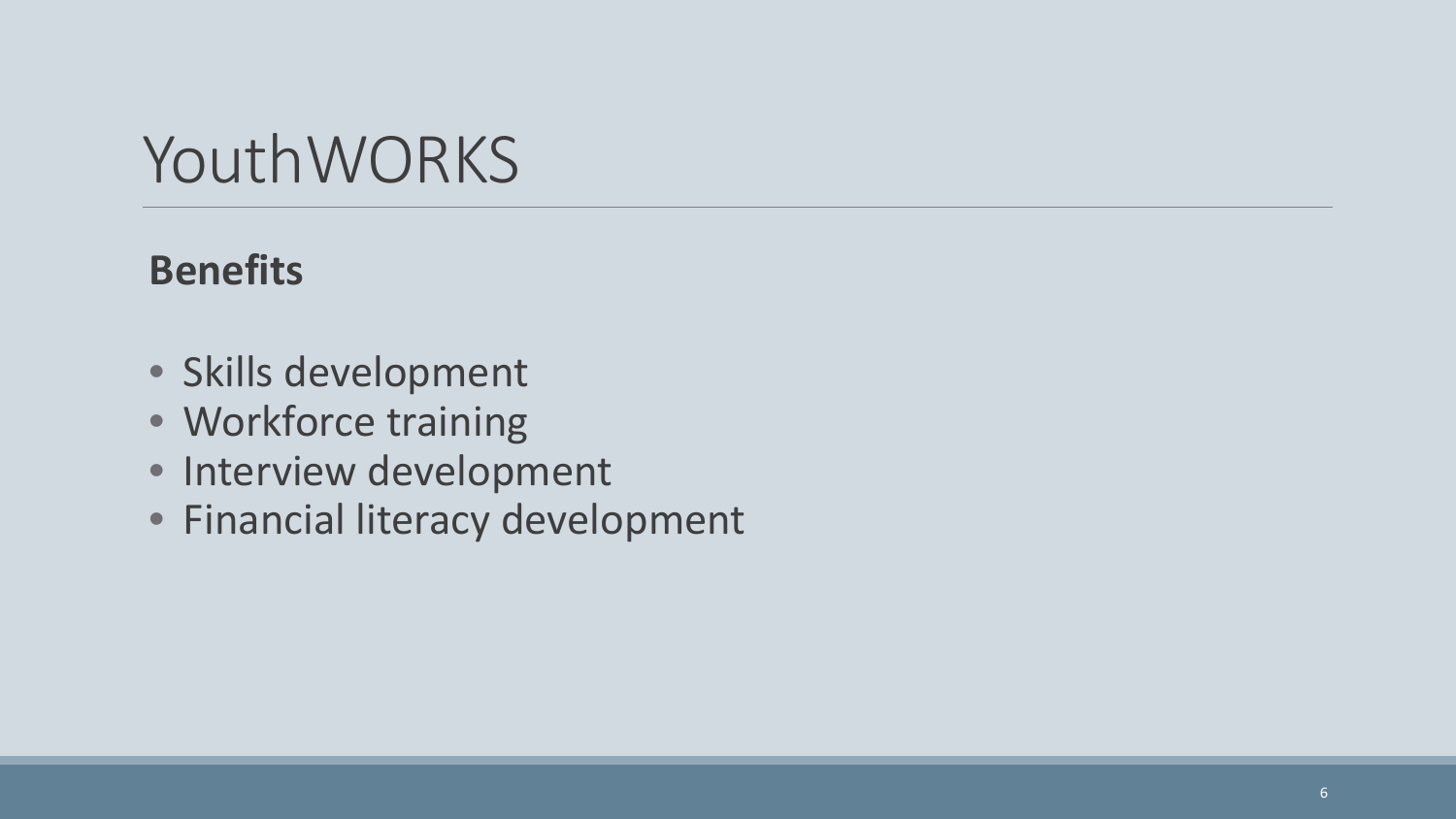#### **Increased Funding**

- Participant wages & support services ~\$1.5 million
- Payroll taxes, fees, staff costs ~ \$400,000
- Provide up to 500 youth with a job / job training
	- 16-17 y/o: 300 youth x 100 hours x \$15.21/hr = \$456,300
	- 18-24 y/o: 200 youth x 300 hours x \$15.21/hr = \$912,600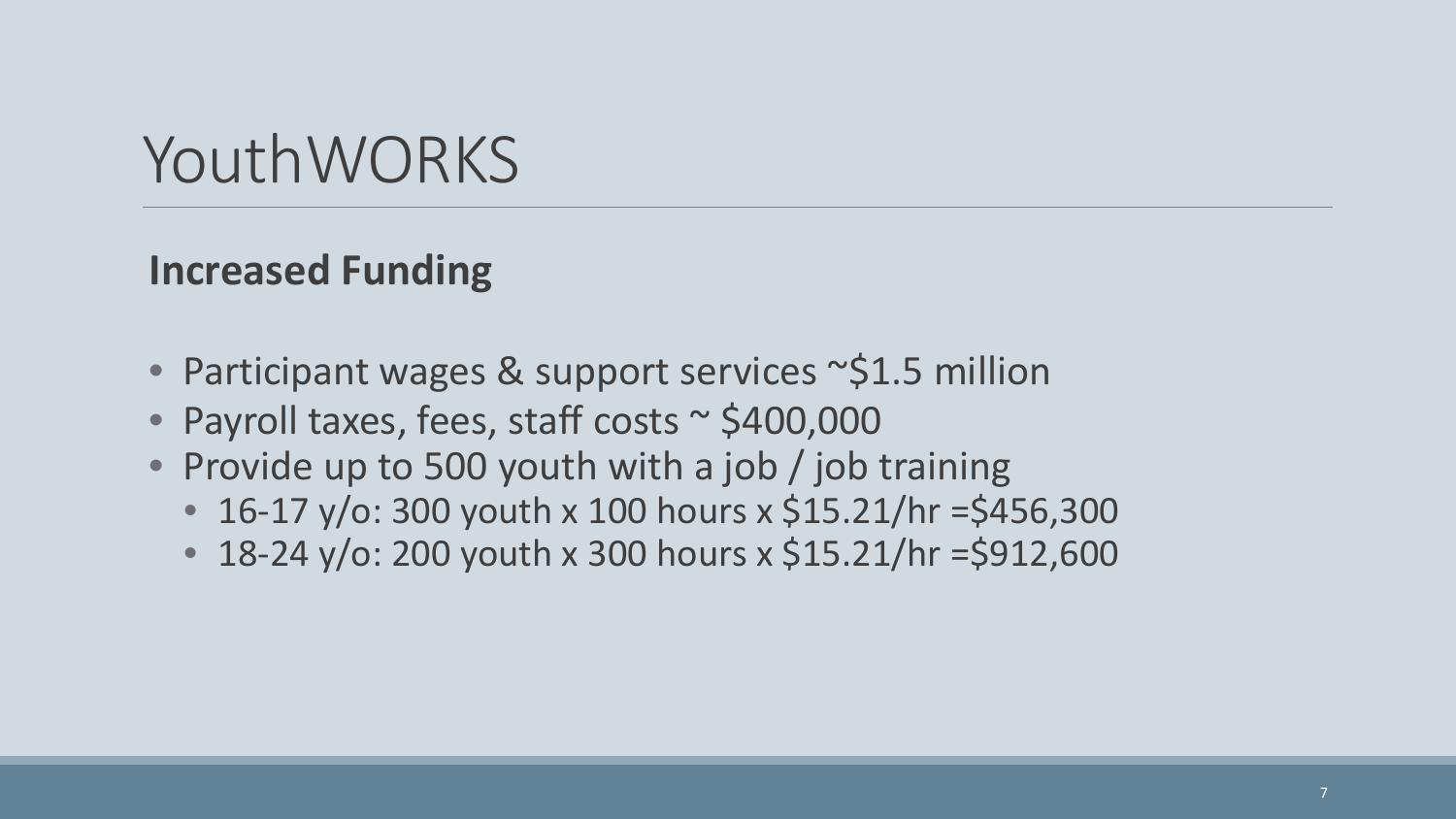#### **Staff Recommendation**

- Add \$1.9M to YouthWORKS budget for FY21-22 which will fund up to 500 jobs for Richmond youth
- This model will provide youth with more hours and a more impactful experience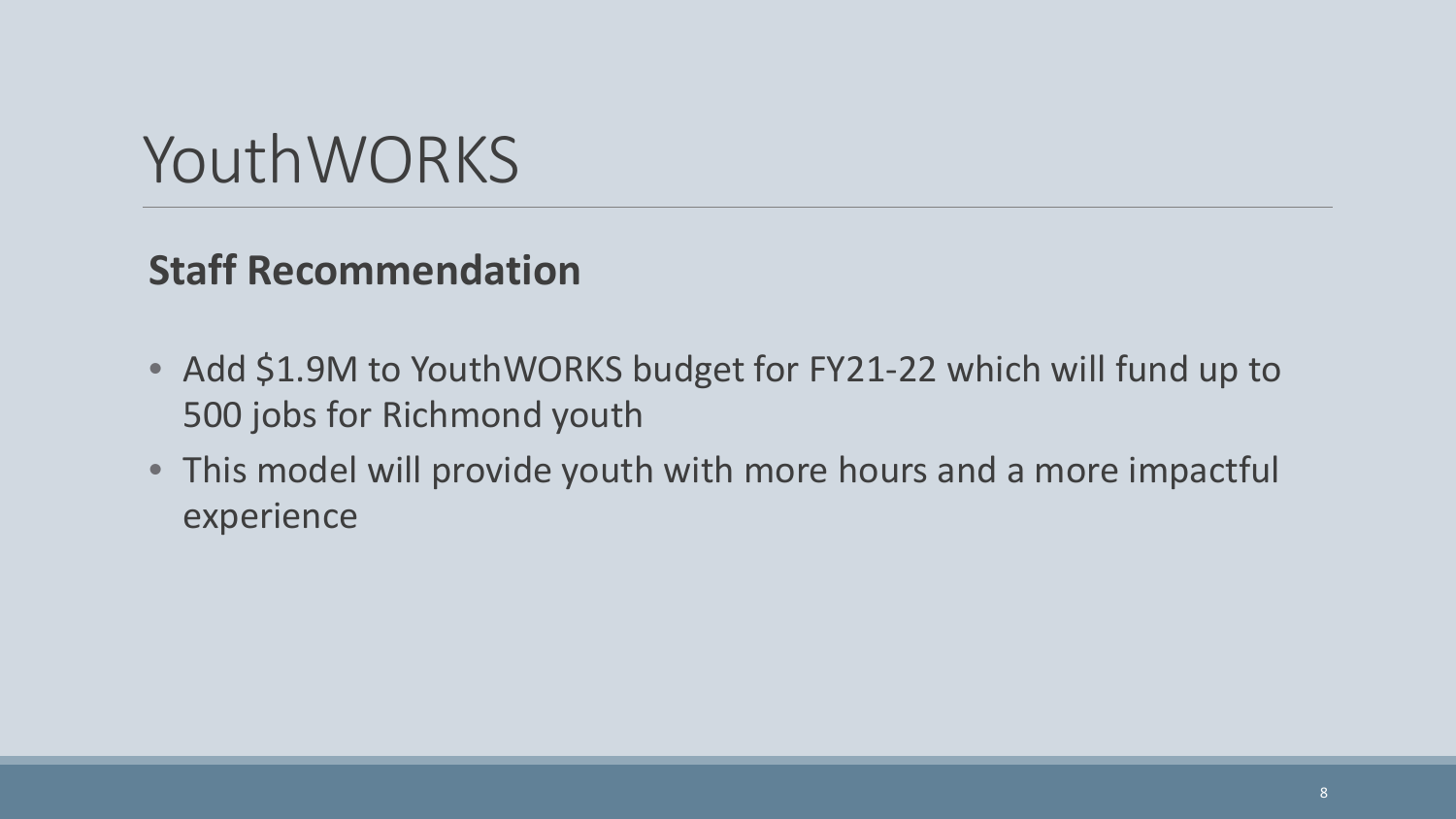#### **Background**

- A non-law enforcement agency whose purpose is to reduce gun violence
- Existing budget  $\sim$  \$1.6M
- 8 full-time staff and 8 part-time staff
- 6500 outreach contacts and 7500 hours of service per year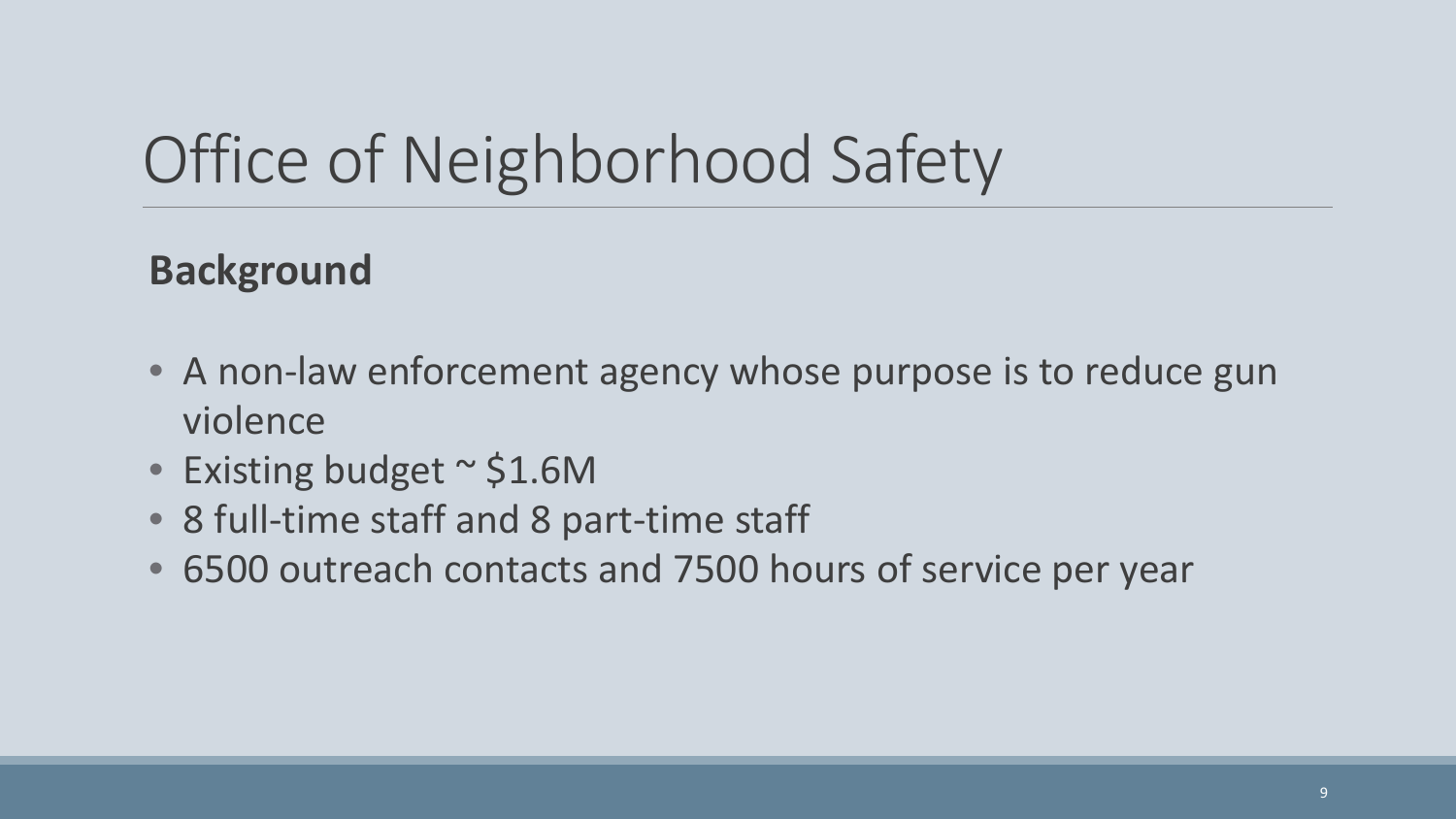#### **Benefits to Expanding**

- Create new shifts
- Presence in schools
- Having more of a Latinx presence
- Being more involved w/40+ population
- Hire 2 administrative staff + 6 outreach coordinators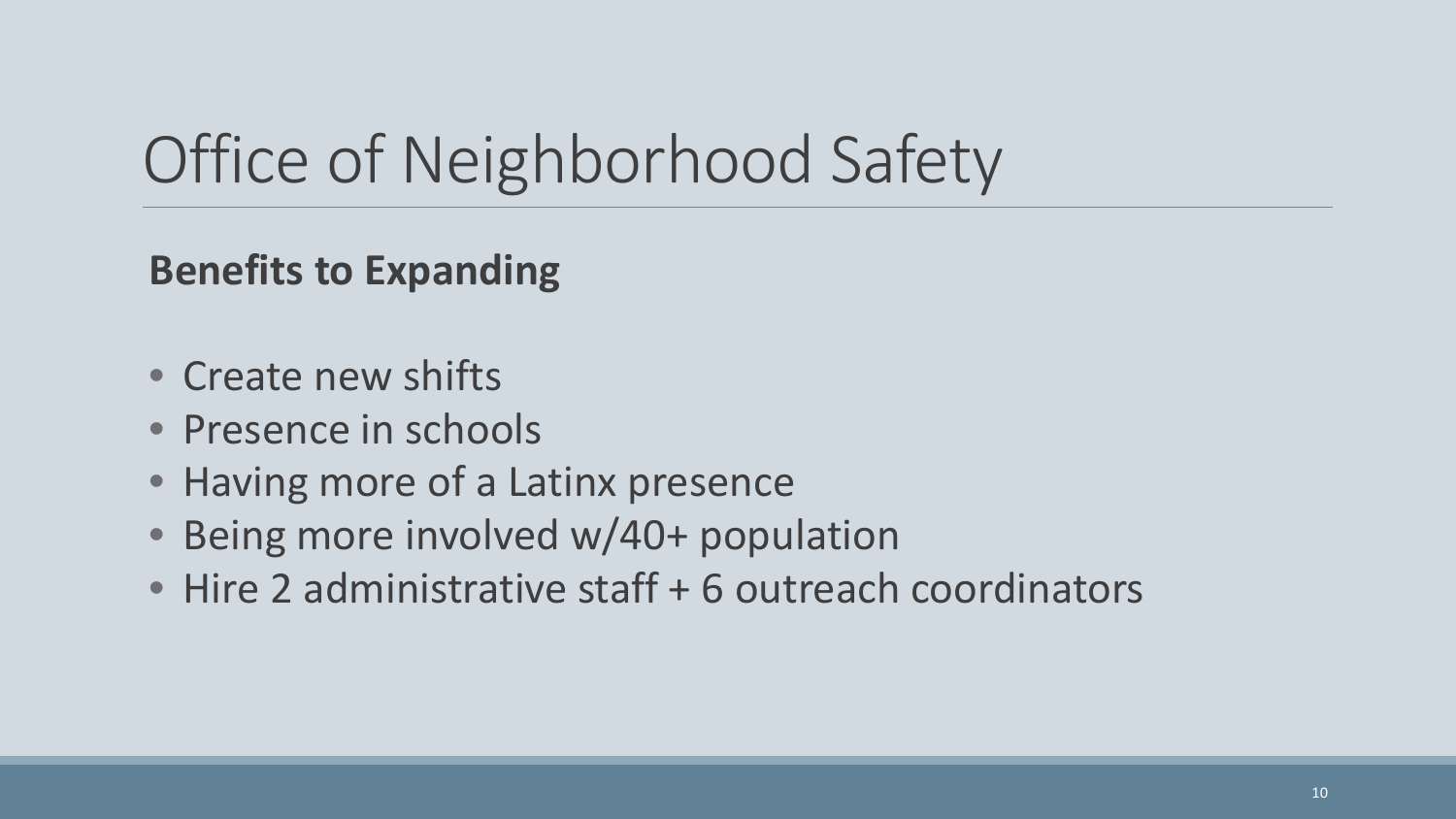**Implementation Considerations**

- New organizational chart
- Establish classifications & compensation
- Hire and onboard new staff
- Engage in conversations with community partners
- Work with West Contra Costa Unified School District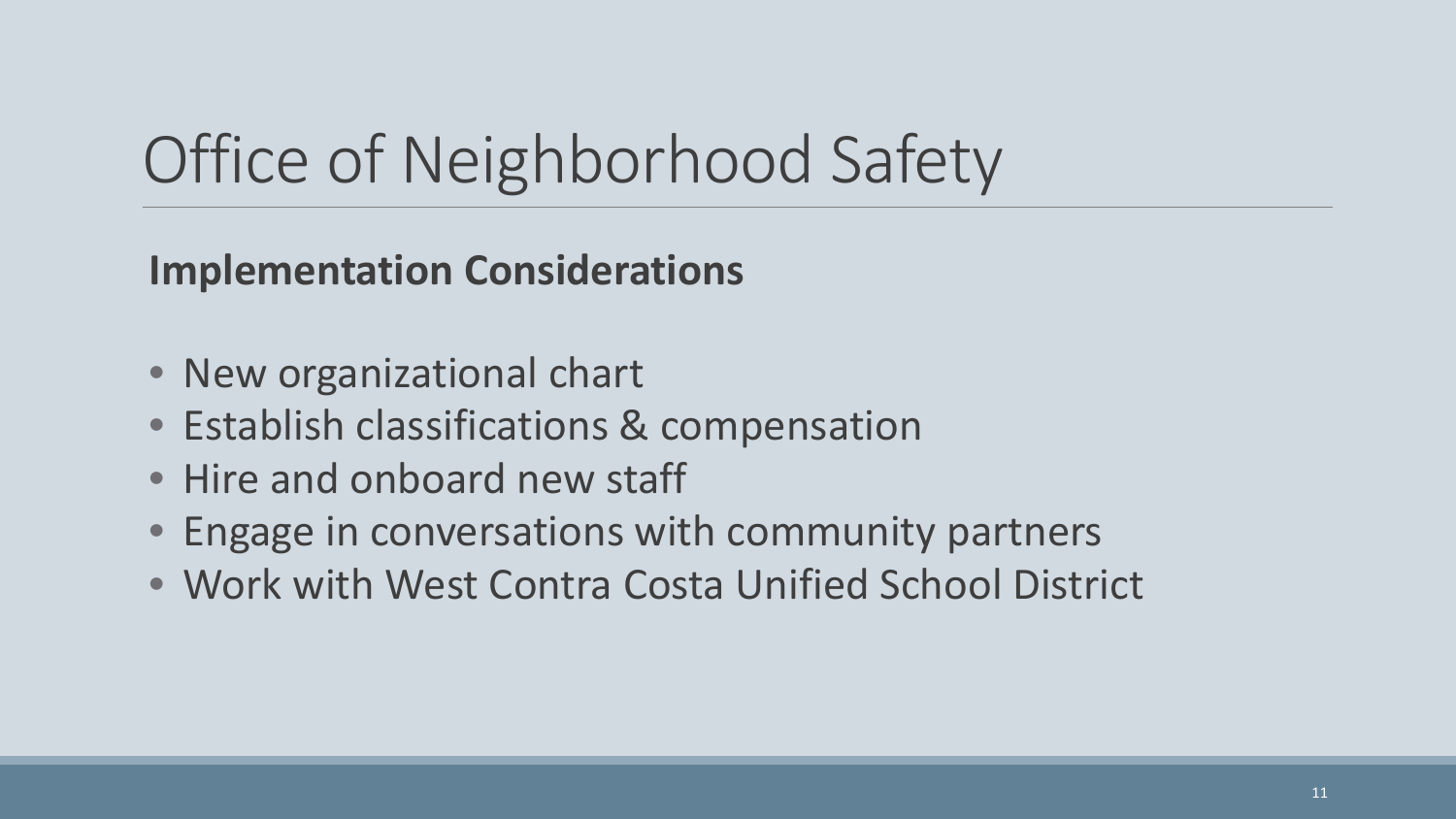**Staff Recommendation** 

- FY 2021-22: \$1.6M allocation due to the time required to implement changes
- Future Years: \$2.5M allocation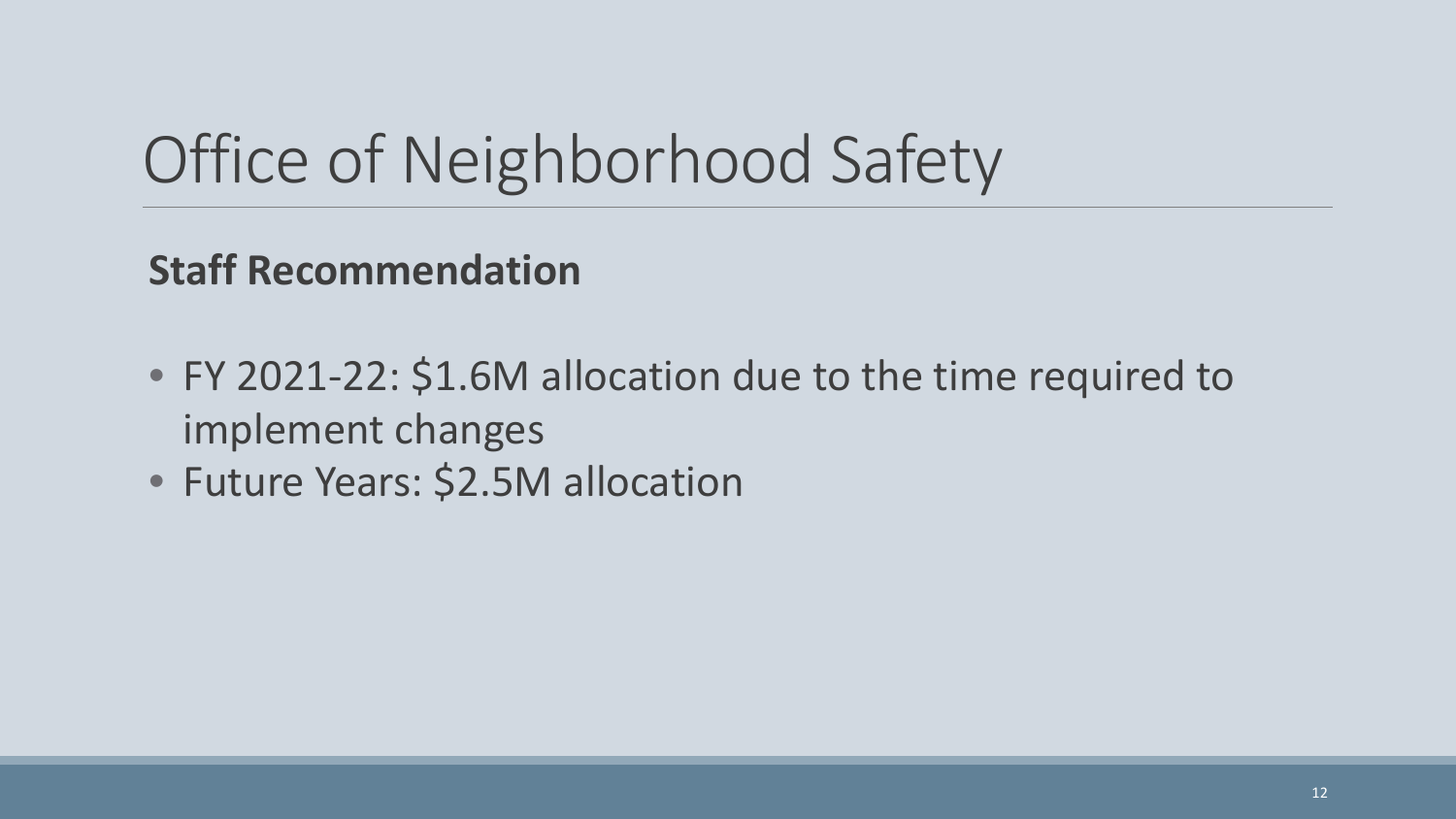#### **Background**

- Task force proposal includes developing a Community Crisis Response Team
- Address mental health crises and substance use issues
- Expand to domestic & street conflict and noise complaints
- Team of 2 mental health/harm reduction specialist + 1 medic
- Standalone dispatch center
- Unlike the first two programs, program doesn't currently exist.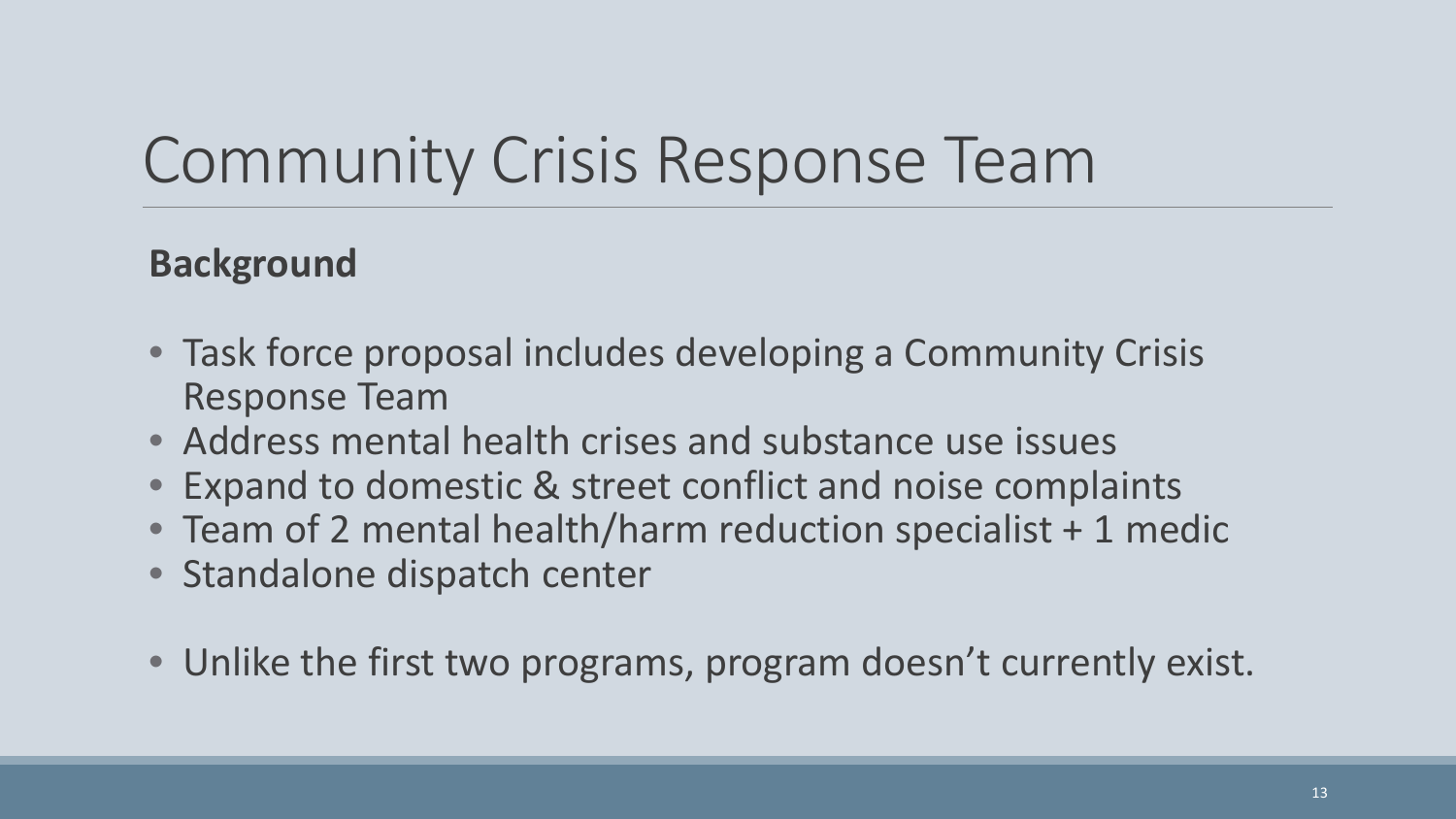#### **Implementation Considerations**

- Preliminary review of costs indicate they may be under-budgeted
- Where the call center would be housed
	- Facilities, computer & phone equipment, furniture costs unknown
- Acquisition of 311 line & potential for confusion with existing 311
- Acquisition of vehicle and associated costs
- Development of professional training standards
- Development of performance standards and outcomes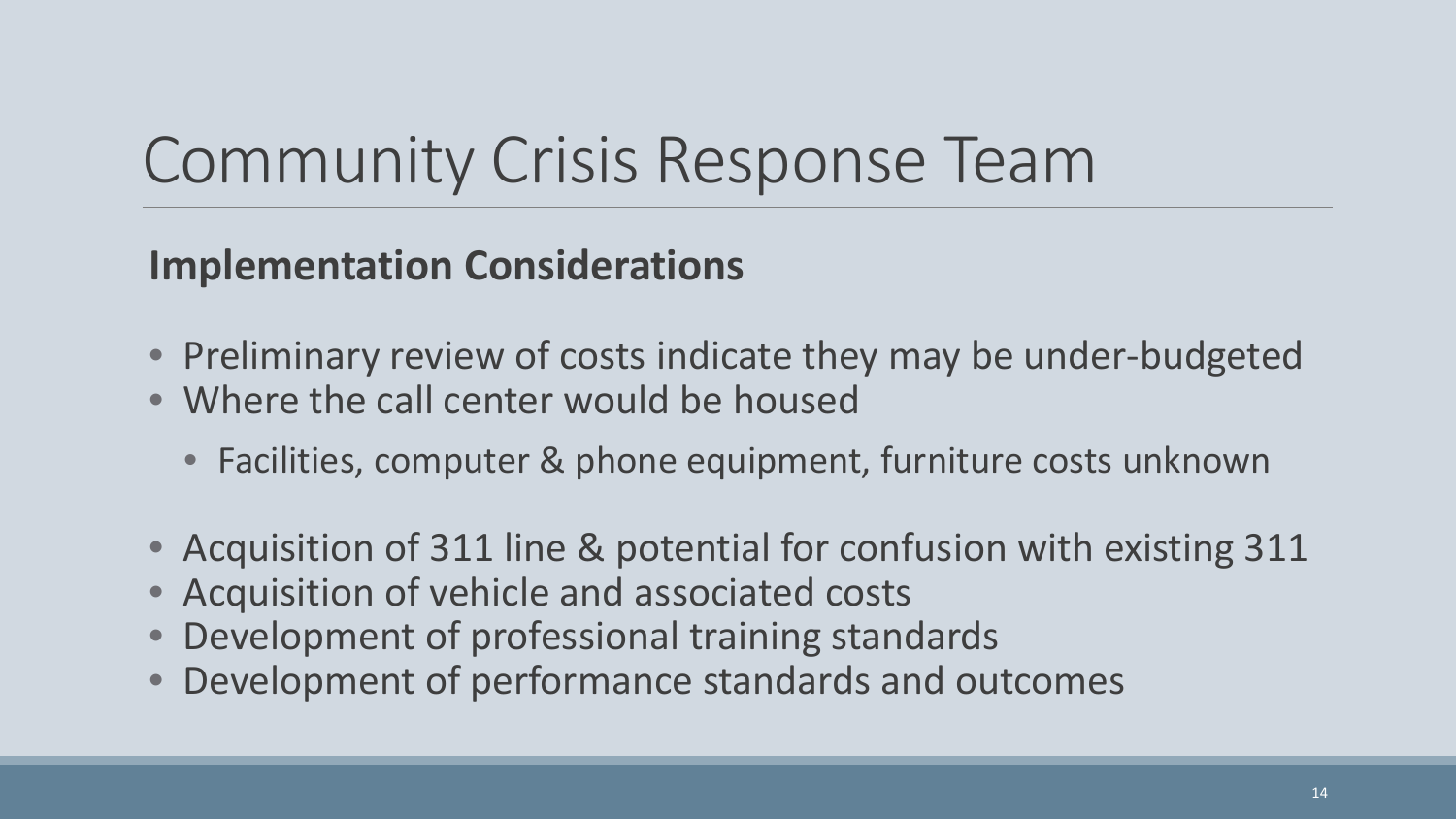#### **Expansion or Tailoring of Existing Resources**

- County operates 4 Mental Crisis Response Teams and 4 Mobile Response Teams (adding 1 more by fall)
- May be possible to contract with them for an exclusive service contract
- Another scenario includes utilizing the current Dispatch center and housing a team at a fire station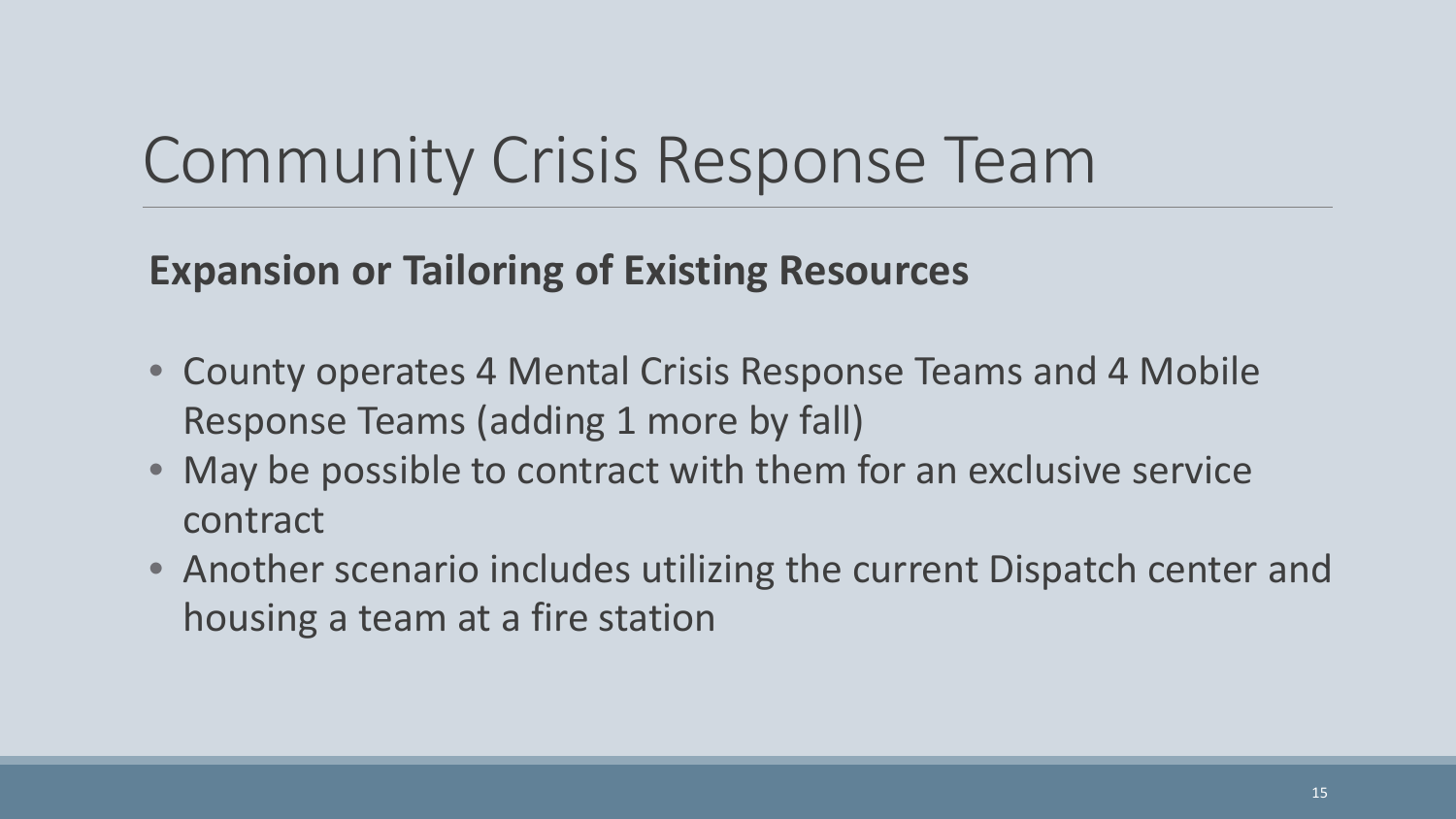#### **Staff Recommendation**

- In order to implement such a program effectively, staff needs more time to work with the Task Force
- Explore and research all options
- Staff recommends setting aside \$1.0M in funds for FY21-22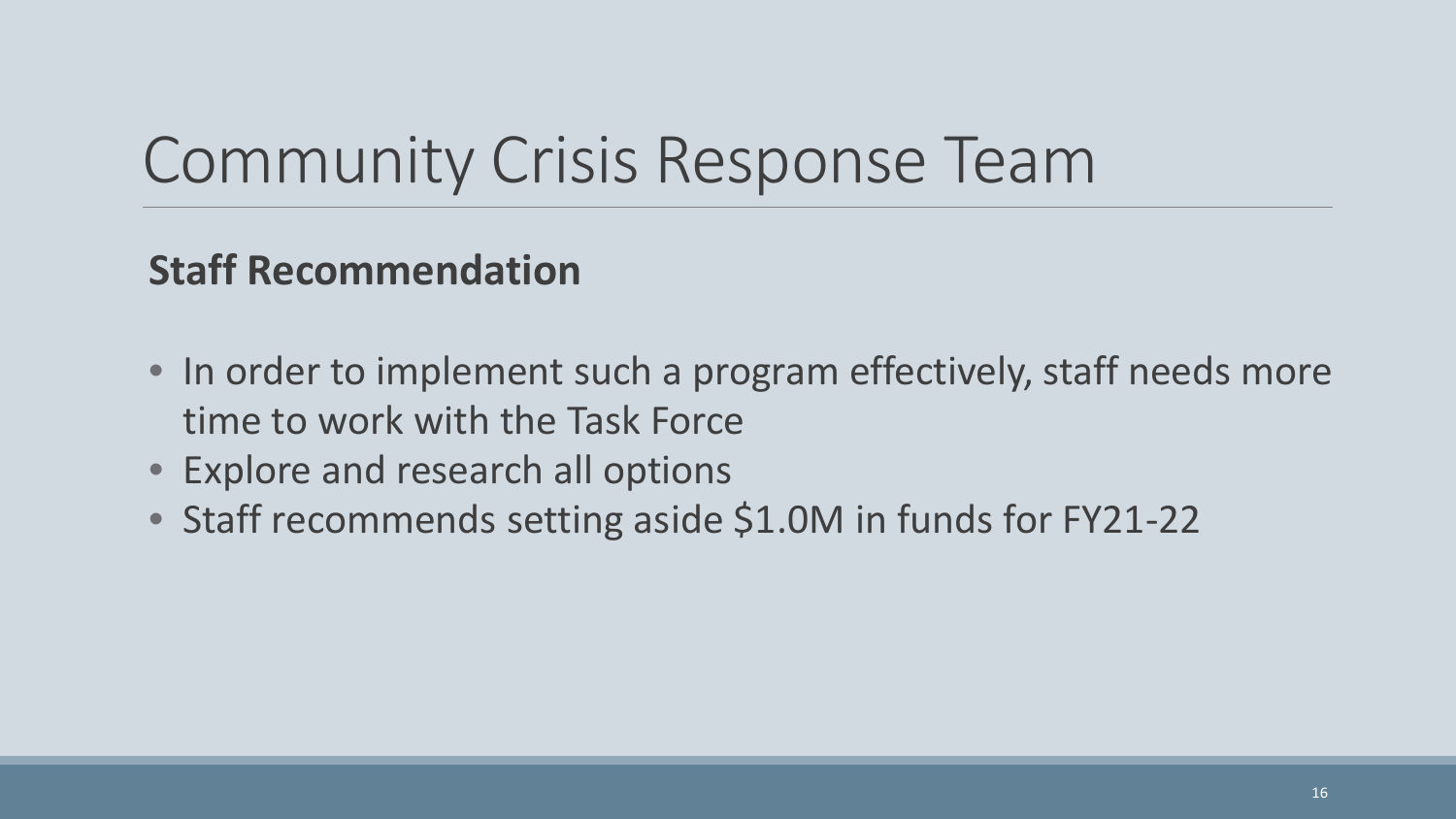#### **Background**

- A significant amount of the proposed funding is in response to the needs of homeless and the impacts associated with the large number of homeless in our community.
- The Task Force recommended that approximately \$3.4M be allocated to Safe Organized Spaces Richmond (SOS! Richmond) to implement:
	- 1) Streets Team for Community Engagement;
	- 2) Shower Power for Encampment Infrastructure; and
	- 3) Adult and Family Transitional Villages.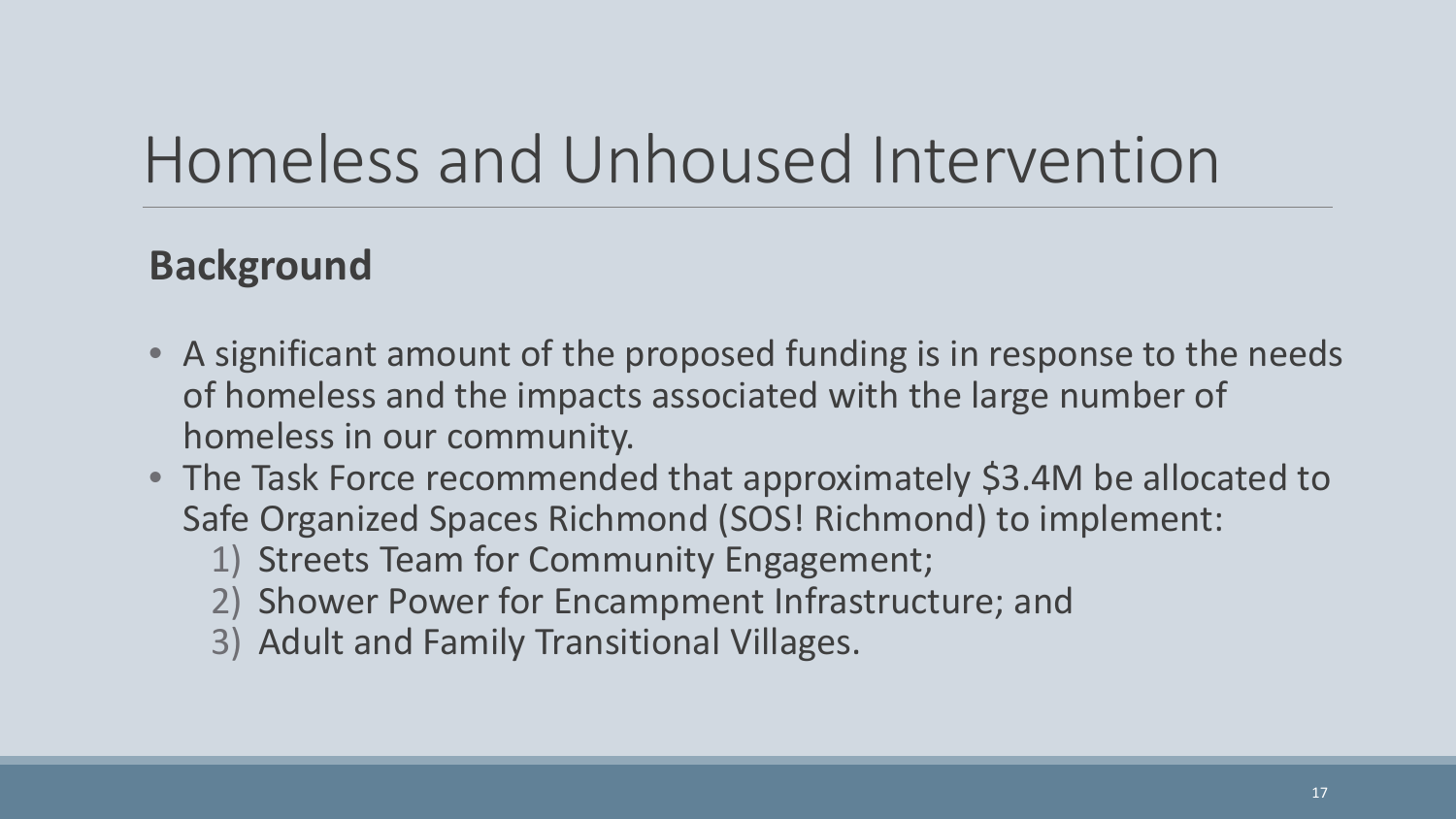**Implementation Considerations**

- City procurement policy need to issue a Request for Proposals
- Coordination and input from City's Homeless Task Force and ad-hoc committee
- Due to the magnitude of the funding, staff recommends funding a strategic plan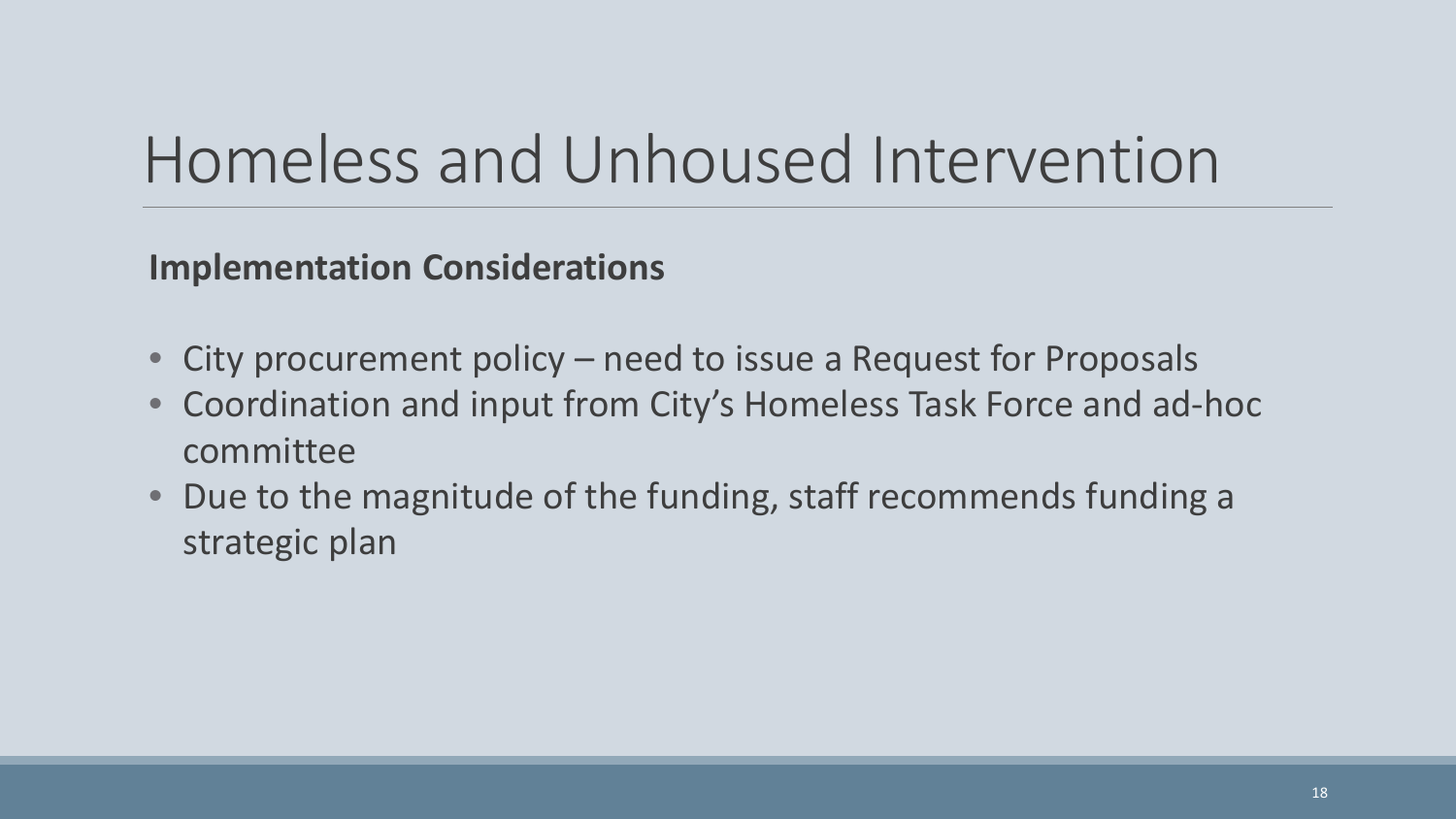#### **Strategic Plan**

- Staff recommends funding a strategic plan to set goals and priorities, reach consensus, craft needed action, and identify resources, including partnerships for implementation.
- Identify include short-, mid-, and long-term strategies
- Develop performance measurements to evaluate effectiveness and outcomes
- Allows for collaborative input from the City's Homeless Task Force, County staff, and the public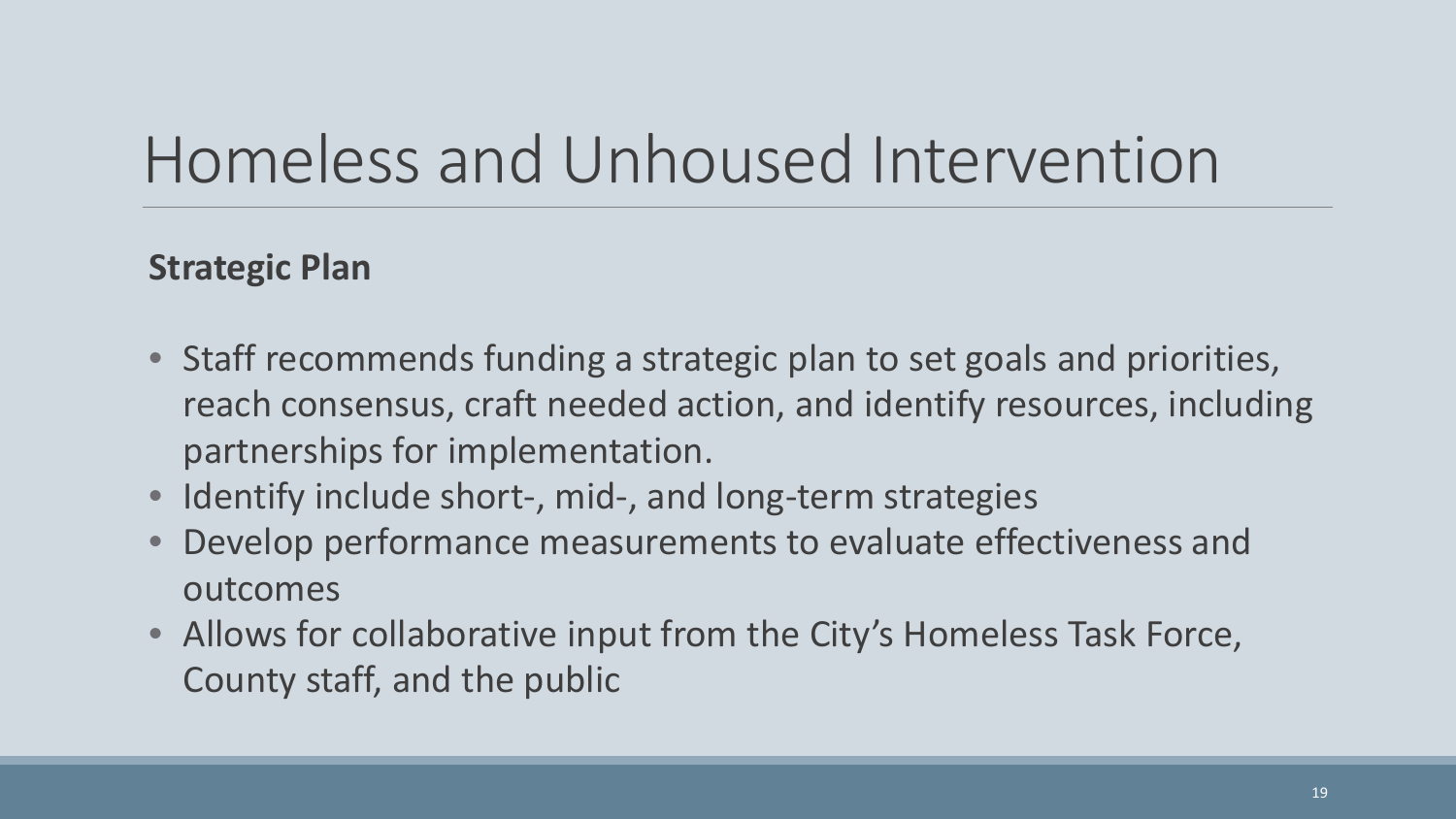#### **Staff Recommendation**

- Recommend funding \$1M in FY21-22 to support the development of a strategic plan (\$150,000) plus immediate short-term and longer-term efforts:
	- A. \$500,000 Richmond Rapid Response (R3F) fund for rent assistance and to assist the unhoused community
	- B. \$50,000 for SOS! for expanded shower services at Rydin and Castro Street encampments
	- C. \$100,000 for additional security for HCEB Safe Parking Program (SPP)
	- D. \$75,000 for lighting at Rydin Road and Castro SPP sites
	- E. \$75,000 for case management for Scattered Sites Safe Parking
	- F. \$50,000 for consultant to evaluate &plan for sites for transitional village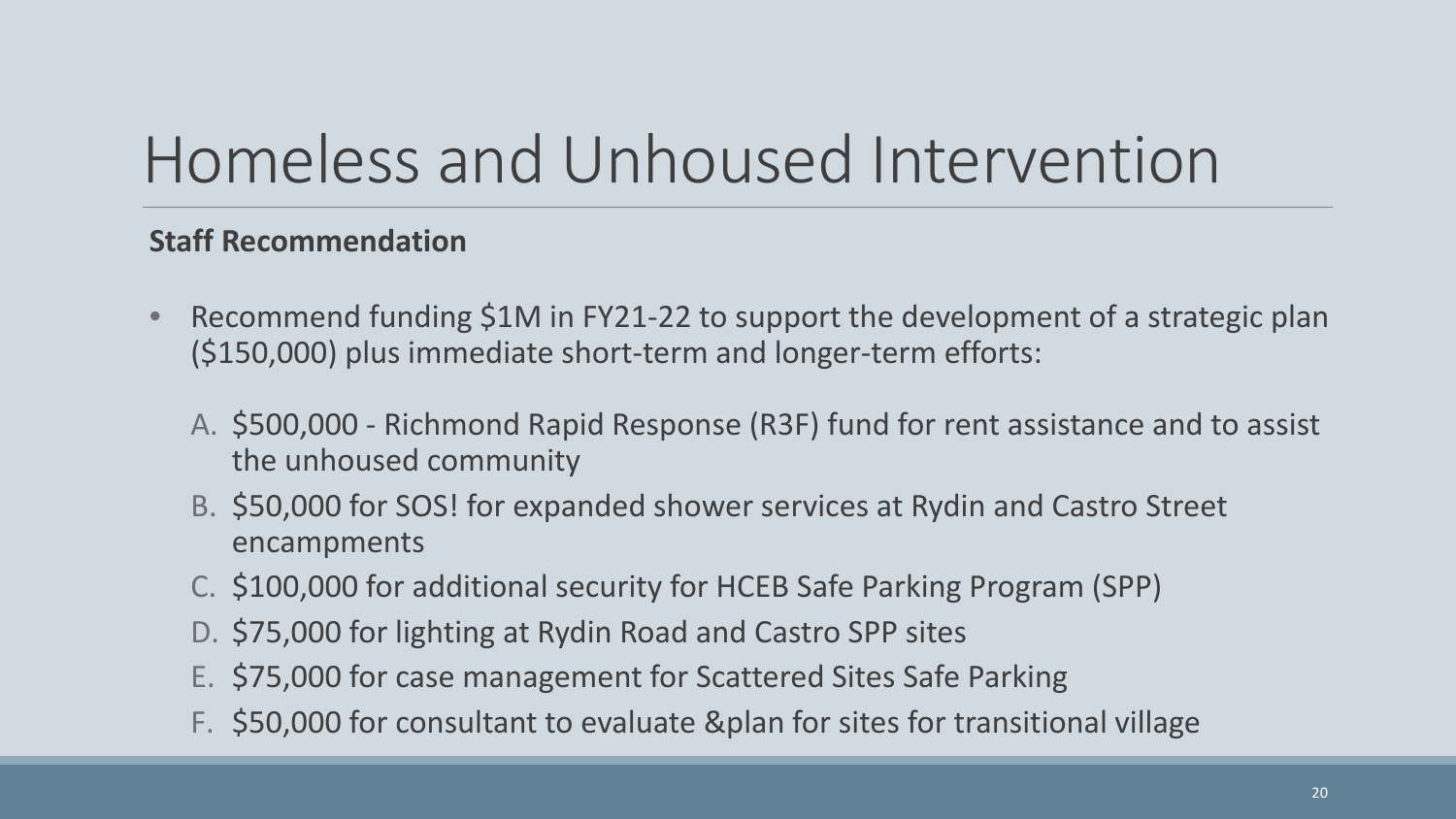# Overall Funding Recommendation

- Incorporate \$5.58M into the FY21-22 budget to fund these programs
- Reduce the Police Department budget by \$2.3M
- Use \$1.63M from American Rescue Plan Act
- Use \$1.3M of estimated excess funding from current fiscal year (FY21)
- Use \$350,000 of housing in-lieu fees and low-moderate housing funds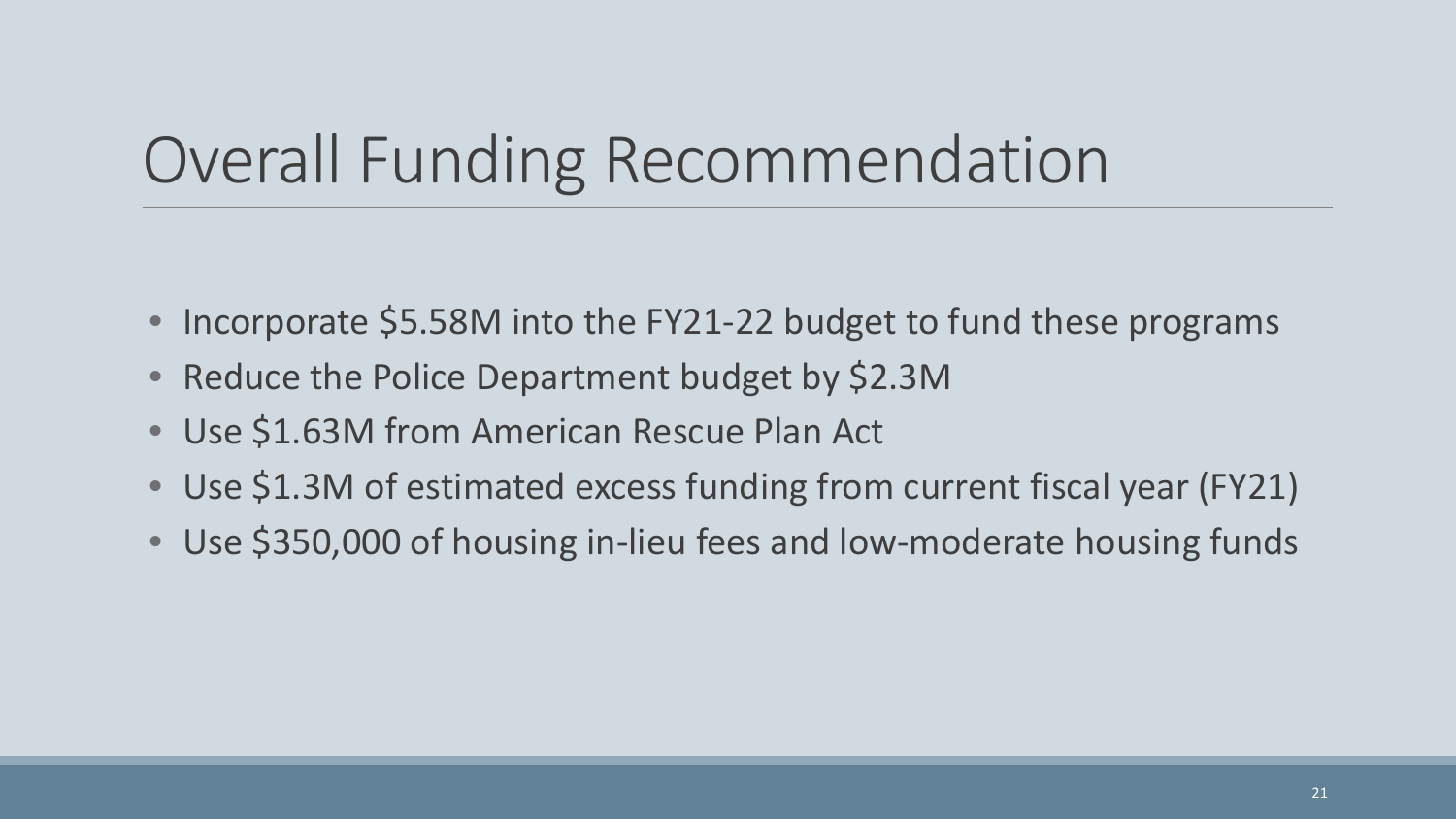### Police Department Impacts

- Task Force recommended \$10.3M in cuts to the police department
- Various factors make it difficult to fully utilize \$10.3M next fiscal year
- Impacts of a potential \$10.3M reduction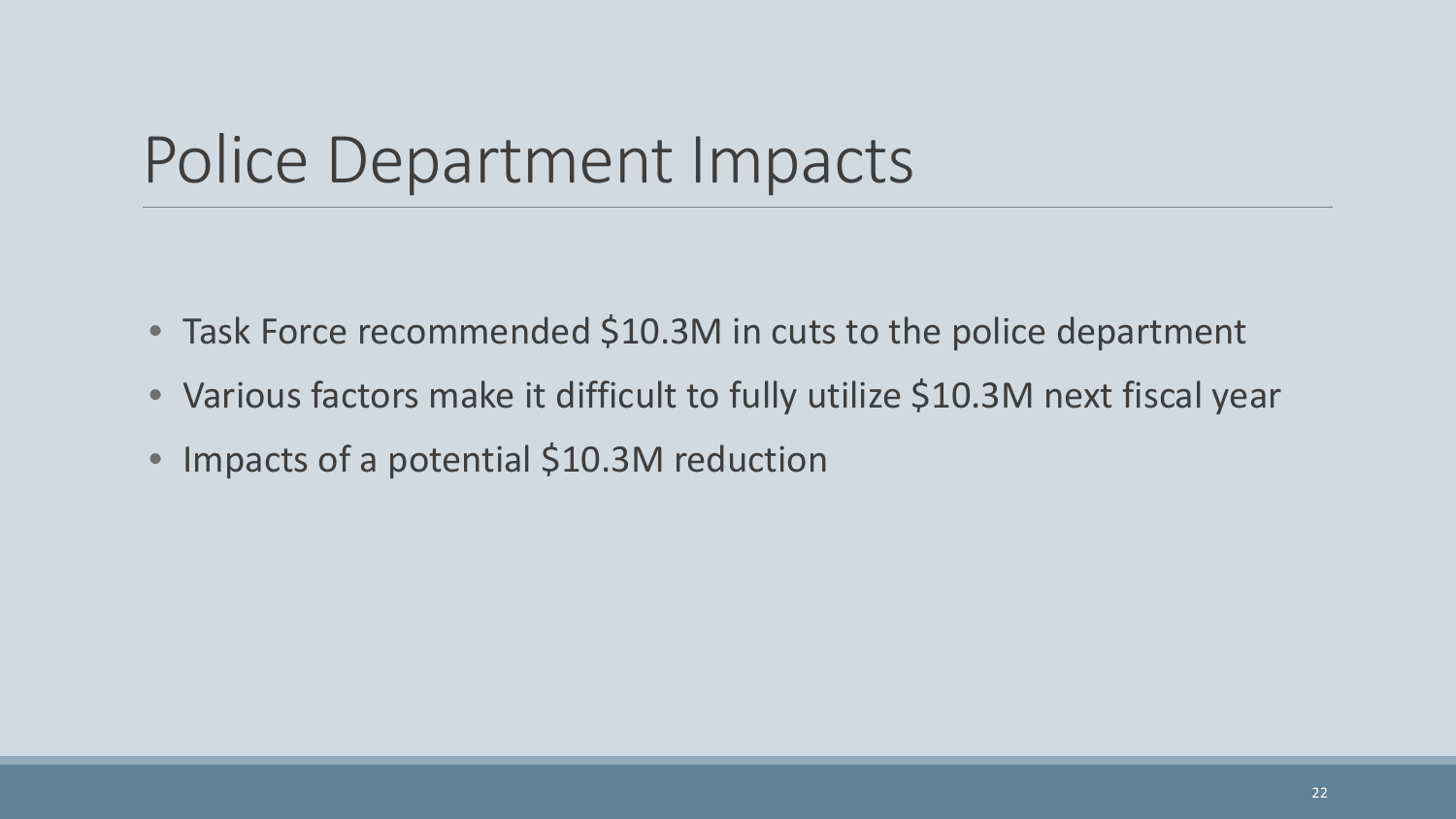### Strategy to Achieve Budget Reduction

- Staff reductions
	- 35 sworn Police Officer positions
- Contracts
- Elimination of Units
	- Traffic
	- Community Violence Reduction Team
	- Regulatory Unit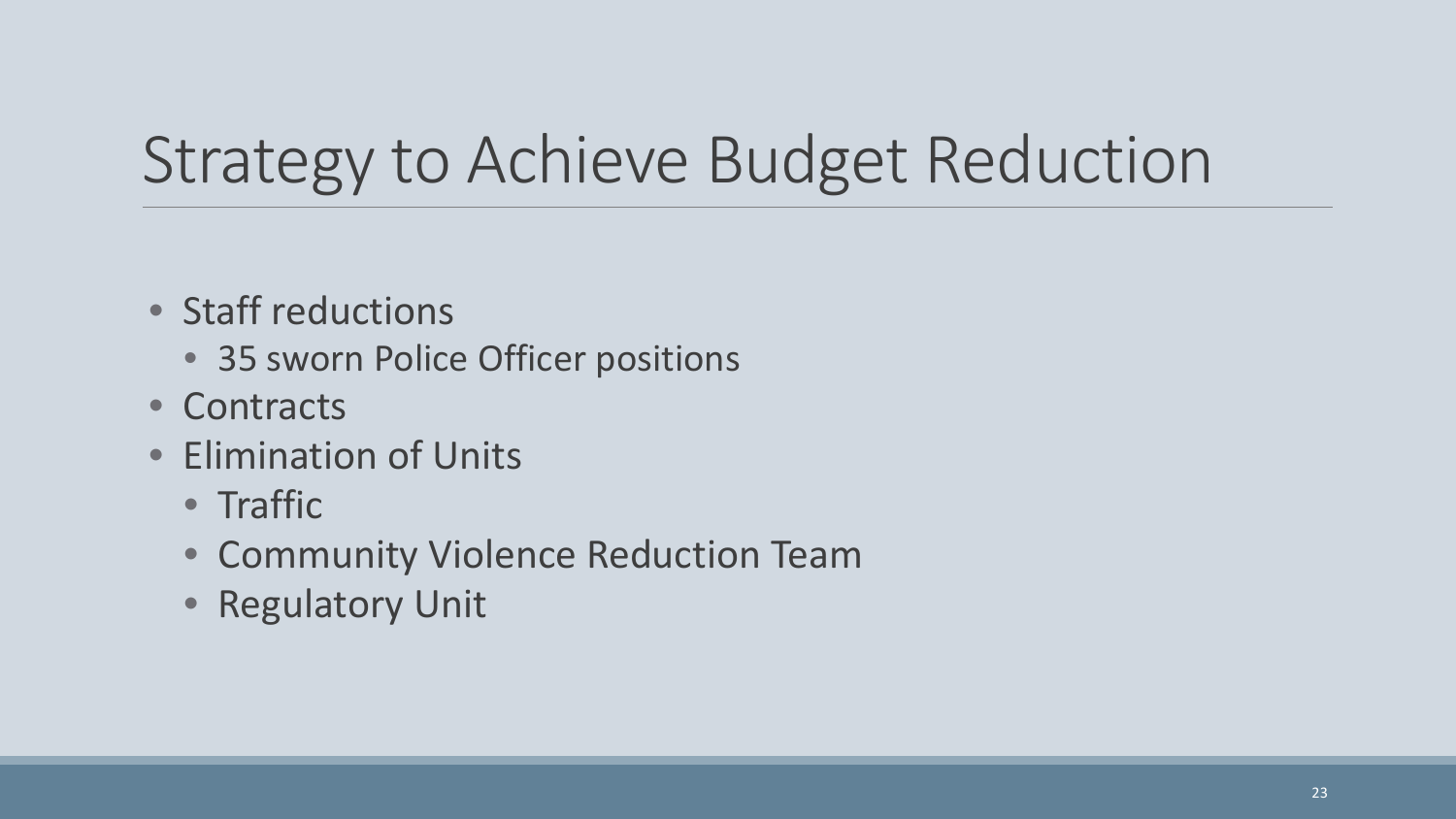#### Other Impacts



**From 2015 to 2020, the number of authorized sworn positions was** 

**reduced by 21%.**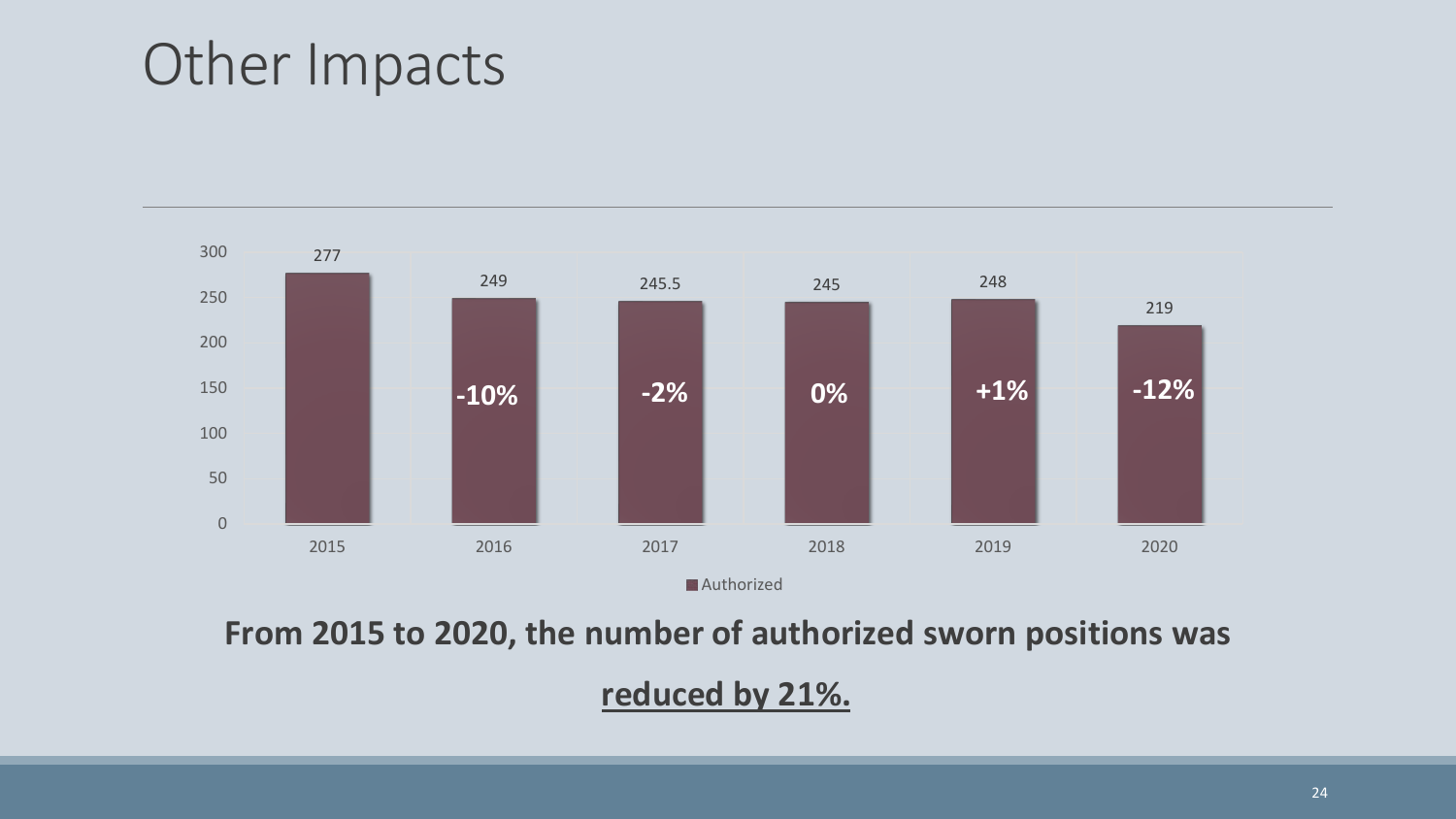# Staffing

- Current Staffing/Revised Staffing
- Attrition (Normal vs Dysfunctional)
- Hiring Challenges
- Investment in Current Staff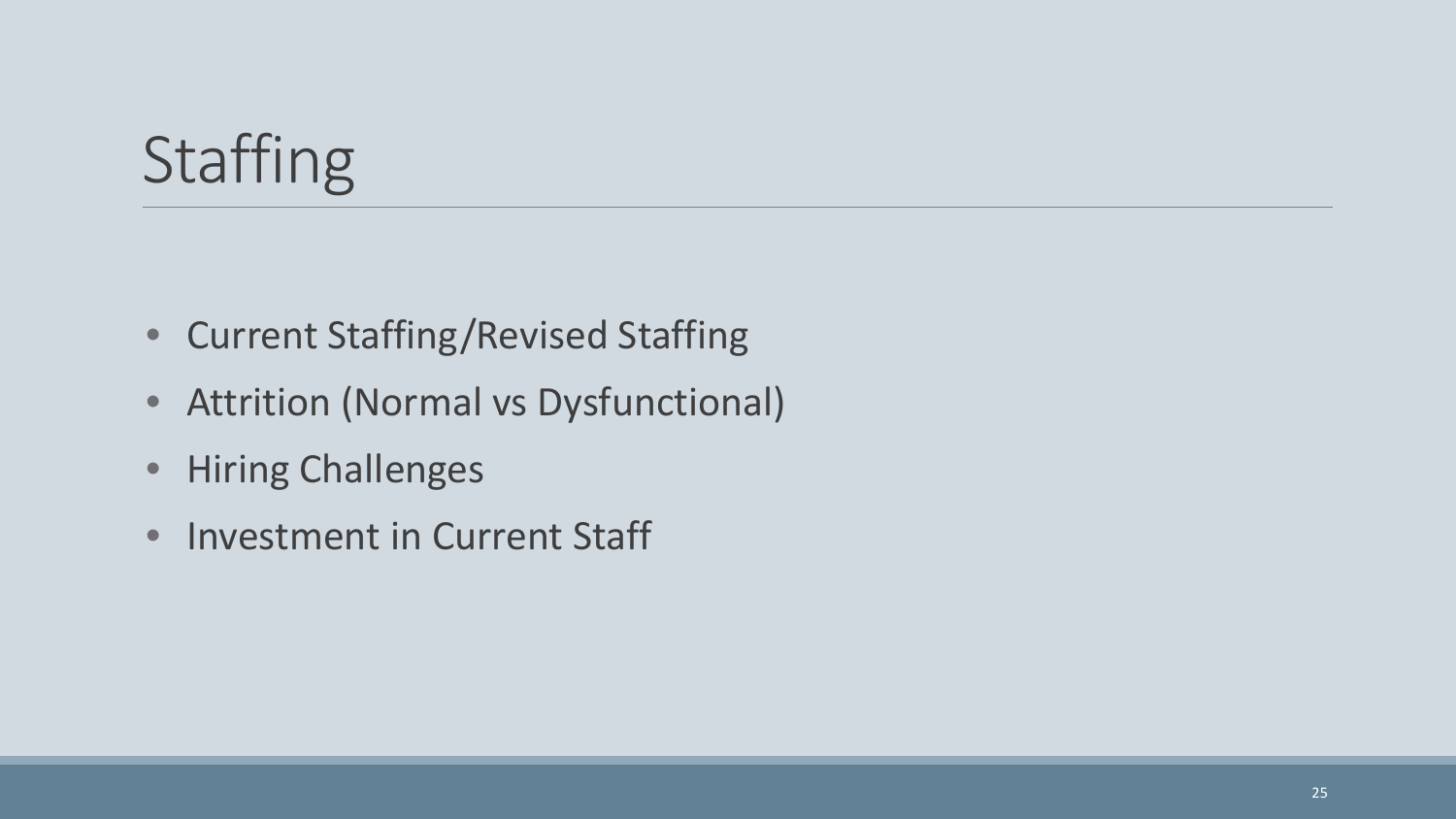### Community Impacts

- Reduced Response to Calls for Service
- Emergency Calls
- Longer Response Times
- Investigations
- Quality of Life
- Community Events/Meetings/Activities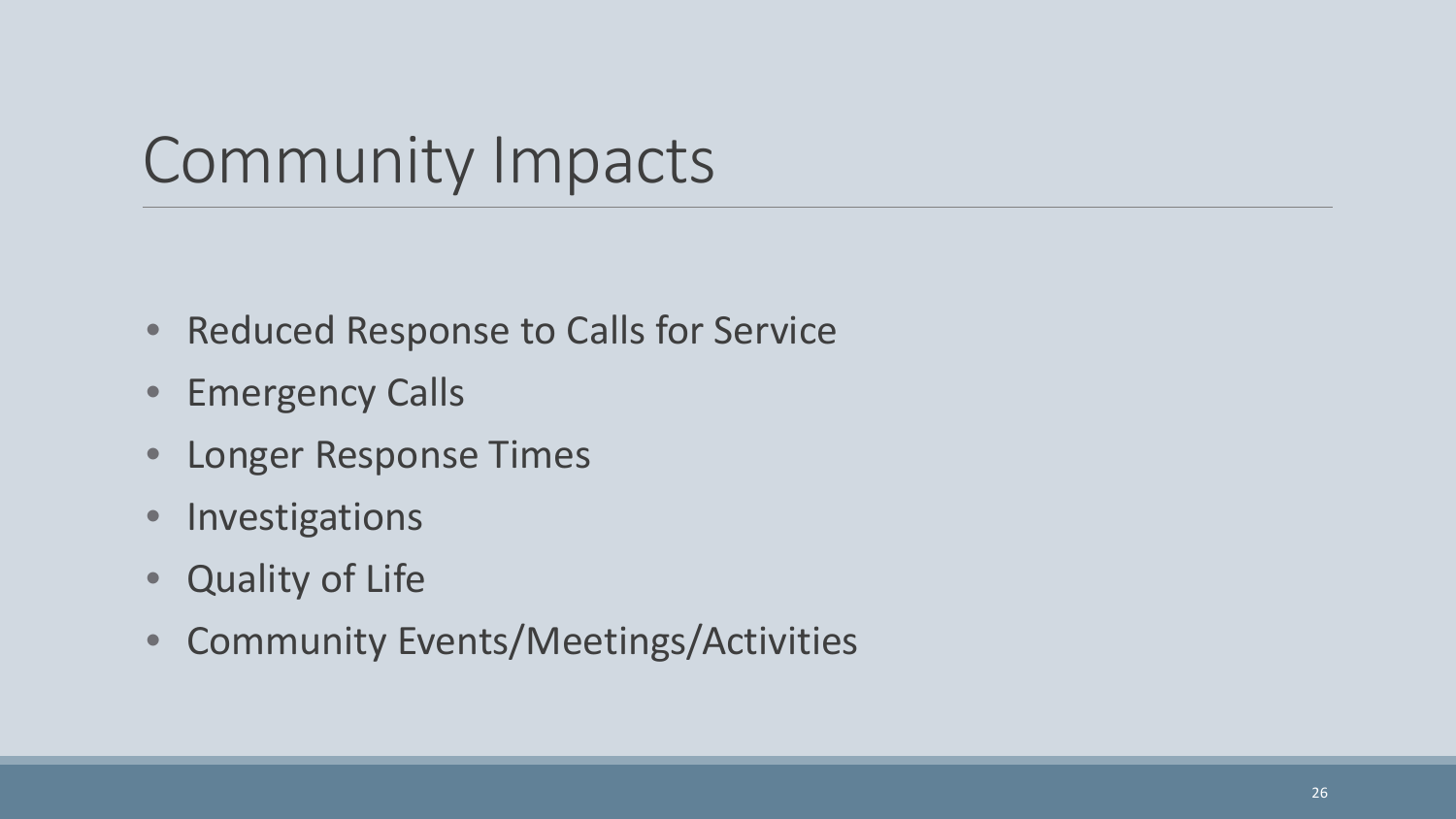#### Recommendation

- Continue reorganization in progress
- Reallocate funding for 10 vacant positions
- Identify reasonable timeline for transition to other service providers
- Implementation/evaluation plan
- Identify alternate funding sources